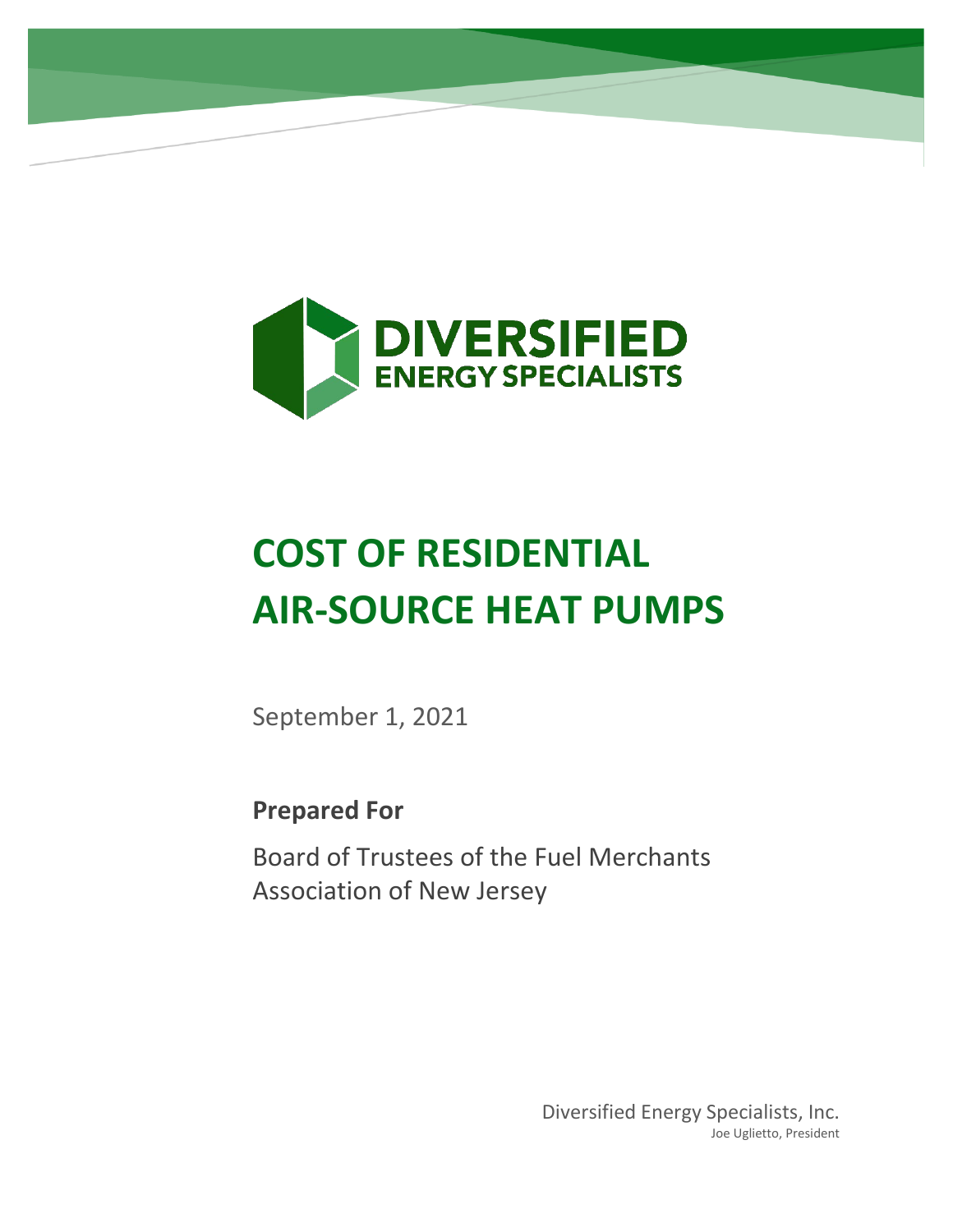

# I. Summary of Data

Diversified Energy Specialists is a renewable energy consulting and environmental markets trading company based in Wilmington, Massachusetts. We have extensively studied the installation cost of residential air-source heat pump systems to the homeowner. We have completed case studies on residential air-source heat pump rebate programs in New York and Massachusetts and have closely followed the ongoing Massachusetts Clean Energy Center's Whole-Home Heat Pump Pilot Program.

## A. Study 1: MassCEC Whole-Home Air-Source Heat Pump Pilot Program

The Massachusetts Clean Energy Center launched a Whole-Home Air-Source Heat Pump Pilot Program in May 20[1](#page-1-0)9<sup>1</sup>. The pilot program required that the air-source heat pumps must be capable of heating the entire home and be in use throughout the heating season. For existing homes, the program only serves existing homes displacing natural gas. For new construction, the homes cannot include any fossil fuel appliances for other uses like hot water and cooking. On September 29, 2020 the program director, Meg Howard, provided an update to the Whole-Home Heat Pump Pilot Program<sup>[2](#page-1-1)</sup>. A total of 84 projects have been approved: 53 existing building, 24 new construction, and 7 gut rehab. For the 53 existing building projects, the average conditioned square footage of home was 1,590 sq. ft., and the average project cost was \$21,479. For the 24 new construction projects, the average conditioned square footage of home was 1,694 sq. ft., and the average project cost was \$14,349. For the 7 gut rehab projects, the average conditioned square footage of home was 1,204 sq. ft., and the average project cost was \$12,315.

| <b>Project Type</b>      | <b>Number of Projects in</b><br><b>MassCEC Pilot</b> | <b>Average Conditioned Square</b><br><b>Footage of Home</b> | <b>Average Project Cost</b> |
|--------------------------|------------------------------------------------------|-------------------------------------------------------------|-----------------------------|
| <b>Existing Building</b> | 53                                                   | 1,590                                                       | \$21,479                    |
| New Construction         | 24                                                   | 1.694                                                       | \$14,349                    |
| <b>Gut Rehab</b>         |                                                      | 1,204                                                       | \$12,315                    |
| Total                    | 84                                                   | 1,588                                                       | \$18,678                    |

#### **Table 1: Massachusetts Clean Energy Center Whole-Home Heat Pump Pilot – September Update**

## B. Study 2: MassCEC Residential Air-Source Heat Pump Rebate Program 2014-2019

The Massachusetts Clean Energy Center offered a Residential Air-Source Heat Pump Rebate program from 2014-2019. Diversified Energy Specialists filed a public information request and received those applications. Over the course of the program, 16,572 applications were submitted for retrofit installations in existing homes. Based on the data, Diversified Energy Specialists estimated that 622 of those applications for rebates could provide 80% or more of the residences annual heat load.

<span id="page-1-0"></span> <sup>1</sup> [https://files-cdn.masscec.com/Program%20Summary%20%E2%80%93%20Whole-](https://files-cdn.masscec.com/Program%20Summary%20%E2%80%93%20Whole-Home%20ASHP%20Pilot%20%2002172021.pdf)

[Home%20ASHP%20Pilot%20%2002172021.pdf](https://files-cdn.masscec.com/Program%20Summary%20%E2%80%93%20Whole-Home%20ASHP%20Pilot%20%2002172021.pdf)

<span id="page-1-1"></span><sup>2</sup> <https://www.masscec.com/blog/2020/09/29/september-whole-home-heat-pump-pilot-update-still-time-apply>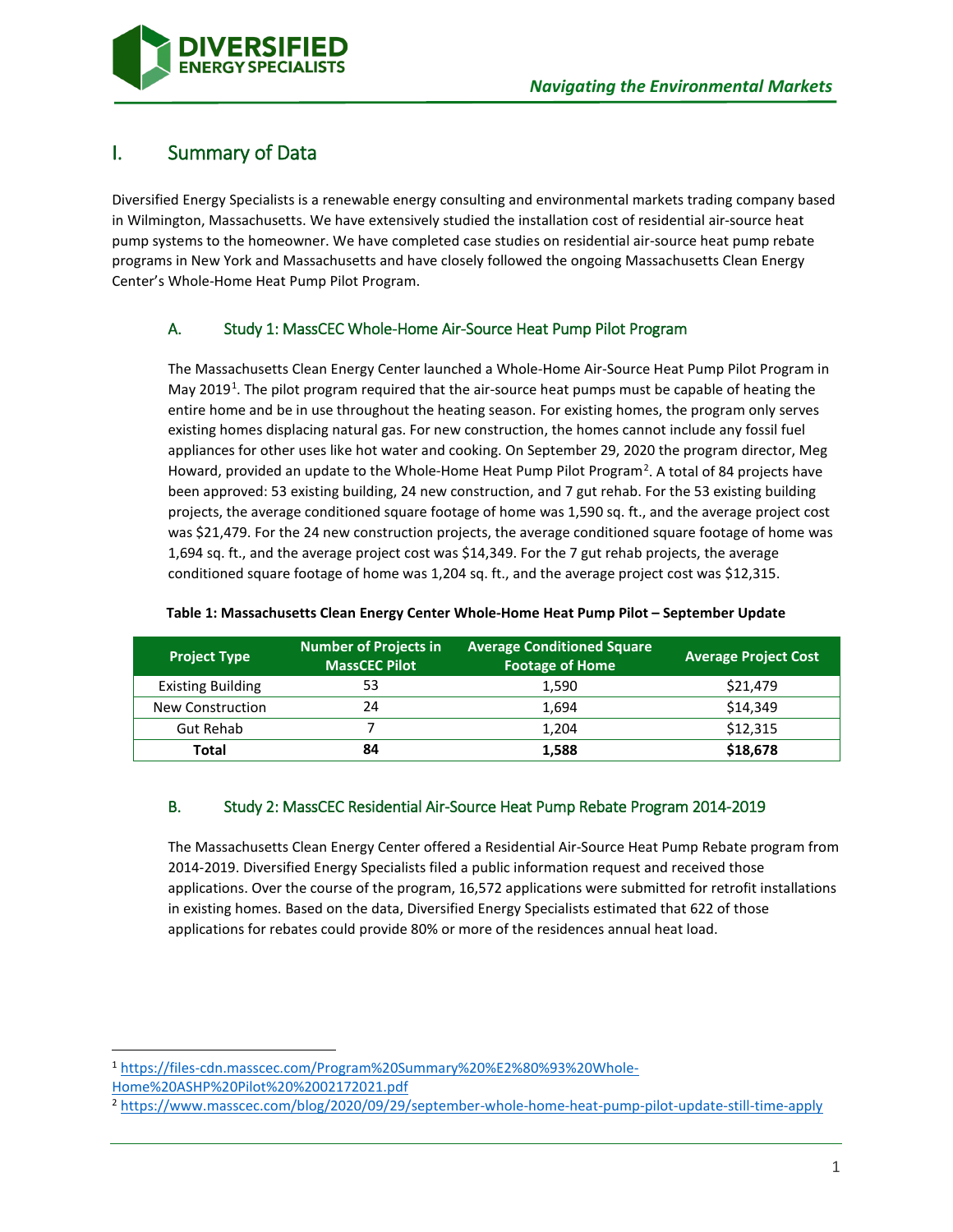

| <b>Project Type</b>    | <b>Number of Retrofit</b> | Average Conditioned Square | <b>Average Project</b> |
|------------------------|---------------------------|----------------------------|------------------------|
|                        | <b>Installations</b>      | <b>Footage of Home</b>     | Cost                   |
| > 80% Annual Heat Load | 622                       | 1.502                      | \$20,428               |

#### **Table 2: Massachusetts Clean Energy Center Residential Heat Pump Rebate Program 2014-2019**

Based on the application data, Diversified Energy Specialists estimated that *92.8% of the 622 retrofit installations retained their existing central heating system as supplement*.

### C. Study 3: NYSERDA Residential Air-Source Heat Pump Rebate Program 2017-2019

NYSERDA offered a residential Air-Source Heat Pump Rebate Program from 2017-2019. NYSERDA published the application data on New York State's publicly available data website<sup>[3](#page-2-0)</sup>. Over the course of the program, 5,756 applications were submitted for installations from single-family detached homes. Based on the publicly available data, Diversified Energy Specialists estimated that 386 of those applications for rebates could be considered whole-home solutions.

#### **Table 3: NYSERDA Residential Heat Pump Rebate Program 2017-2019**

| <b>Project Type</b>          | <b>Number of Whole-</b>   | <b>Average Conditioned Square</b> | Average             |
|------------------------------|---------------------------|-----------------------------------|---------------------|
|                              | <b>Home Installations</b> | <b>Footage of Home</b>            | <b>Project Cost</b> |
| Single-Family Detached House | 386                       | 1.663                             | \$16,272            |

Based on the application data, Diversified Energy Specialists estimated that a minimum of 45.4% of the 386 single-family detached house installations *retained their existing central heating system as supplement*. Many applications did not include a response regarding a supplementary heat source, therefore Diversified Energy Specialists views 45.4% as a conservative estimate.

# II. Conclusion

The extensive data sets in Massachusetts and New York suggest that the installation of air-source heat pump systems at the residential level is too costly for most low- and middle-income homeowners in the northeast. The average conditioned square footage of the homes for these installations is 10-20% lower than the median household size in both Massachusetts and New York, suggesting that homeowners in average and above average sized homes are choosing not to install air-source heat pump systems for their heating needs. Scaling the average cost of installation to the median sized household in each state provides a clearer picture of the residential cost of installation homeowners face.

| <b>Program</b>                              | <b>State</b> | <b>Median Square</b><br><b>Footage of Residence</b> | <b>Estimated</b><br><b>Project Cost</b> |
|---------------------------------------------|--------------|-----------------------------------------------------|-----------------------------------------|
| MassCEC Whole-Home Heat Pump Pilot Program  | MA           | 1.912                                               | \$25,829                                |
| MassCEC Air-Source Heat Pump Rebate Program | MA           | 1.912                                               | \$21,572                                |
| NYSERDA Air-Source Heat Pump Rebate Program | ΝY           | 1.764                                               | \$17,260                                |

<span id="page-2-0"></span> <sup>3</sup> <https://data.ny.gov/Energy-Environment/NYSERDA-Supported-Air-Source-Heat-Pump-Projects-20/dpke-svni>